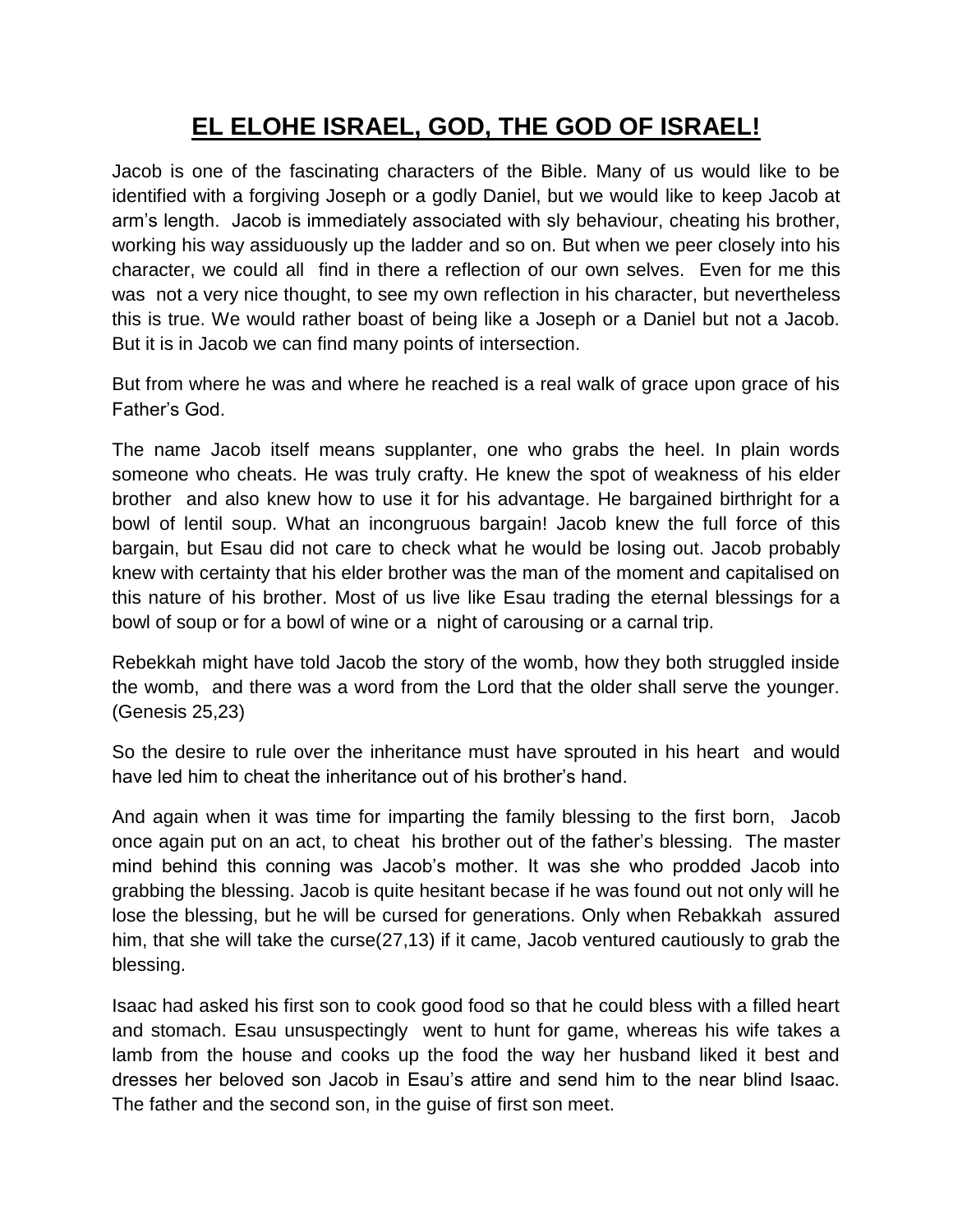Jacob is clothed for the occasion and comes to meet his father. Father is surprised by his quick arrival and asked about it. For which Jacob the seasoned liar as he is instantly replies, "Because the Lord your God caused it to happen to me.  $(v.27,20)$ "

Notice he speaks cautiously. It is not his God, but your God, his father"s God as though he has nothing to do with this God. Or rather at that point of time in his life, Jacob never had any consciousness of God. For him God meant only his father"s God.

Hear this conversation.

**Genesis 27:18-24 ( NASB )** <sup>18</sup>Then he came to his father and said, "My father." And he said, "Here I am. Who are you, my son?"

 $19$ Jacob said to his father, "I am Esau your firstborn; I have done as you told me. Get up, please, sit and eat of my game, that you may bless me."

<sup>20</sup>Isaac said to his son, "How is it that you have *it* so quickly, my son?"

And he said, "Because the LORD your God caused *it* to happen to me."

<sup>21</sup>Then Isaac said to Jacob, "Please come close, that I may feel you, my son, whether you are really my son Esau or not."

 $22$ So Jacob came close to Isaac his father, and he felt him and said, "The voice is the voice of Jacob, but the hands are the hands of Esau."  $23$ He did not recognize him, because his hands were hairy like his brother Esau"s hands; so he blessed him.

 $24$ And he said, "Are you really my son Esau?" And he said, "I am."

Isaac then in his ignorance blesses Jacob with the royal blessing. But Jacob"s heart would have been pounding with fear, not fully taking in the wonderful blessing. He must be wondering what if his brother suddenly comes in the scene.

This is sad, you may have the greatest blessing spoken over your life, but in your hearts you will know clearly that you are stealing it from under the nose of the rightful person. Having a great blessing in your life, you could not sit down to enjoy it.

The moment he received the blessing, Jacob started fleeing. His whole life now became that of a fugitive. He runs for his life, he runs for his wives, he runs away from an exploitative father-in-law. In the land of refuge God had a master deceiver waiting for Jacob. It was pay back time for Jacob. In place of Rachel he was given Leah and for each he worked for 14 years as bride price. His father in law changed his salary ten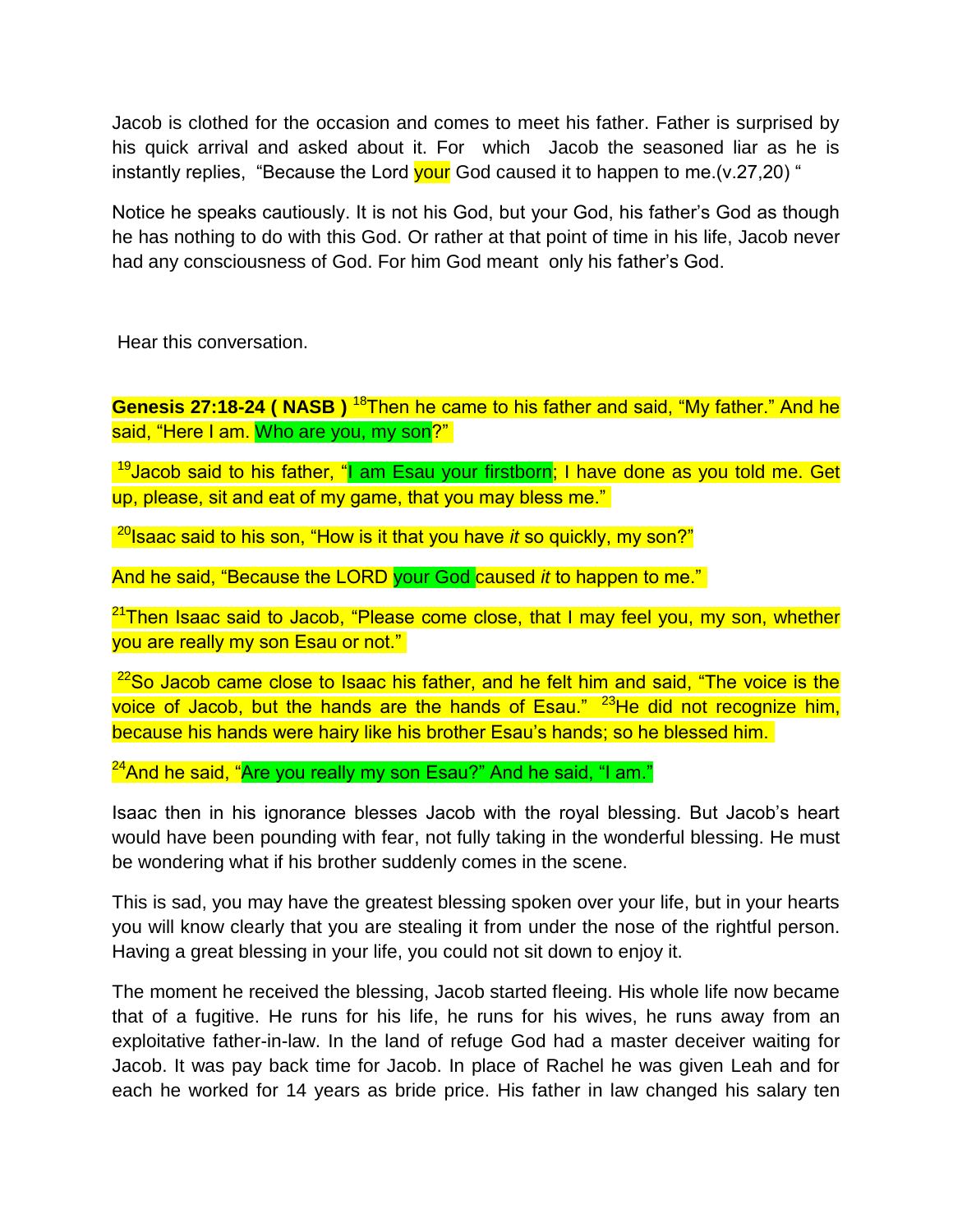times(31,41)! How humiliating. Finally after being constantly humiliated and deceived, Jacob almost after two decades decides to return to his inheritance, his father"s land with his big family. (chapter 28-32). He finally draw courage to meet his brother, his own sin, his action of deceit rather than being constantly teased and humiliated by a father in law.

He finally had the courage to face his own failings, his own sin and turns towards the very place where he once deceived his aged father.

The journey home is quite significant. Before he could meet his brother, his father"s God confronts him beside the ford of Jabbok.

When we decide to face and settle our inner hidden secret sins and even before we could reconcile with whom we had cheated, we have to confront our God.

Even when Jacob had run away from the Promised Land, his very own inheritance which he got in a short cut, God"s eyes were on him. Jacob was God"s choice and God had been continually working in him, to straighten up things. It was God who set up a Laban over Jacob. If not for an exploitative Laban, Jacob would have never thought of coming back.

So now Jacob comes with a big group and yet he is so mortally afraid of Esau. God sends angels as he set out. Jacob needed that sign to go back to his Promised Land. As he neared home, he heard Esau is coming with 400 men to meet him. Jacob"s knees turned to jelly and for the first time we hear him pray.

Genesis 32 : 9-12. Jacob prays. This is his first prayer.

Genesis 32:9-12 ( NRSV ) <sup>9</sup>And Jacob said, "O God of my father Abraham and God of my father Isaac, O LORD who said to me, 'Return to your country and to your kindred, and I will do you good,"  $10<sup>10</sup>$  am not worthy of the least of all the steadfast love and all the faithfulness that you have shown to your servant, for with only my staff I crossed this Jordan; and now I have become two companies.  $11$ Deliver me, please, from the hand of my brother, from the hand of Esau, for I am afraid of him; he may come and kill us all, the mothers with the children.  $12$ Yet you have said, 'I will surely do you good, and make your offspring as the sand of the sea, which cannot be counted because of their number.""

God had met him before (28), but Jacob never turned to God. Even then he just made a bargain with God when God opened up His heavens(28, 22). But now Jacob prays, but he only prays to the God of his father Isaac and his grandfather Abraham. This God is not his God yet.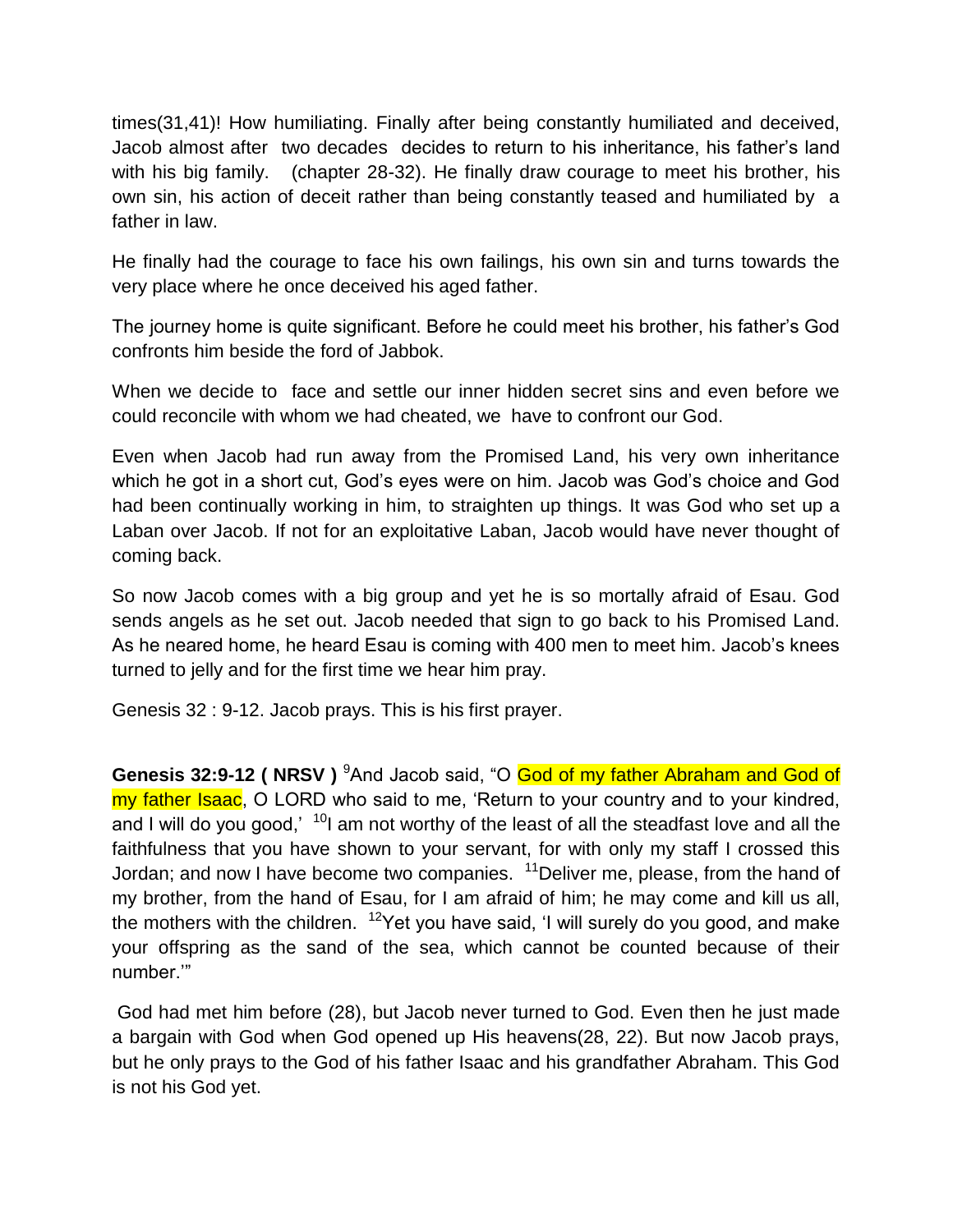That night before meeting Esau, Jacob had another appointment.

**Genesis 32:24-31 ( NRSV )** <sup>24</sup> Jacob was left alone; and a man wrestled with him until daybreak.

<sup>25</sup>When the man saw that he did not prevail against Jacob, he struck him on the hip socket; and Jacob's hip was put out of joint as he wrestled with him.  $26$ Then he said, "Let me go, for the day is breaking."

But Jacob said, "I will not let you go, unless you bless me."

 $27$ So he said to him, "What is your name?" And he said, "Jacob."

<sup>28</sup>Then the man<sup>[£](qv://steplinkto1%200000034985/)</sup> said, "You shall no longer be called Jacob, but Israel, E for you have striven with God and with humans, $\frac{\epsilon}{n}$  and have prevailed." <sup>29</sup>Then Jacob asked him, "Please tell me your name."

But he said, "Why is it that you ask my name?" And there he blessed him.

 $30$ So Jacob called the place Peniel, $\frac{\epsilon}{2}$  saying, "For I have seen God face to face, and yet my life is preserved."

 $31$ The sun rose upon him as he passed Penuel, limping because of his hip.

The Lord confronts him physically and Jacob realized it was God! And his mind immediately thought of what he could get from Him and holds onto God, demanding that he would bless him.

This is a very beautiful moment. Jacob is hanging onto God to bless. He is not after human beings now.

But God had to settle certain things and it is so amazing that God asks the very same question Isaac asked Jacob many many years ago. "What is your name?" To his father Jacob had answered that he was Esau, but now the very same question comes from God.

And he answered "Jacob."

The Lord had straightened the crooked wires of his heart. This is a candid confession. Jacob acknowledges himself as Jacob the deceiver.

It is exactly at this point the Lord gives him a name, a new and eternal name that will never be forgotten as long as this earth and heavens will be.. ISRAEL..